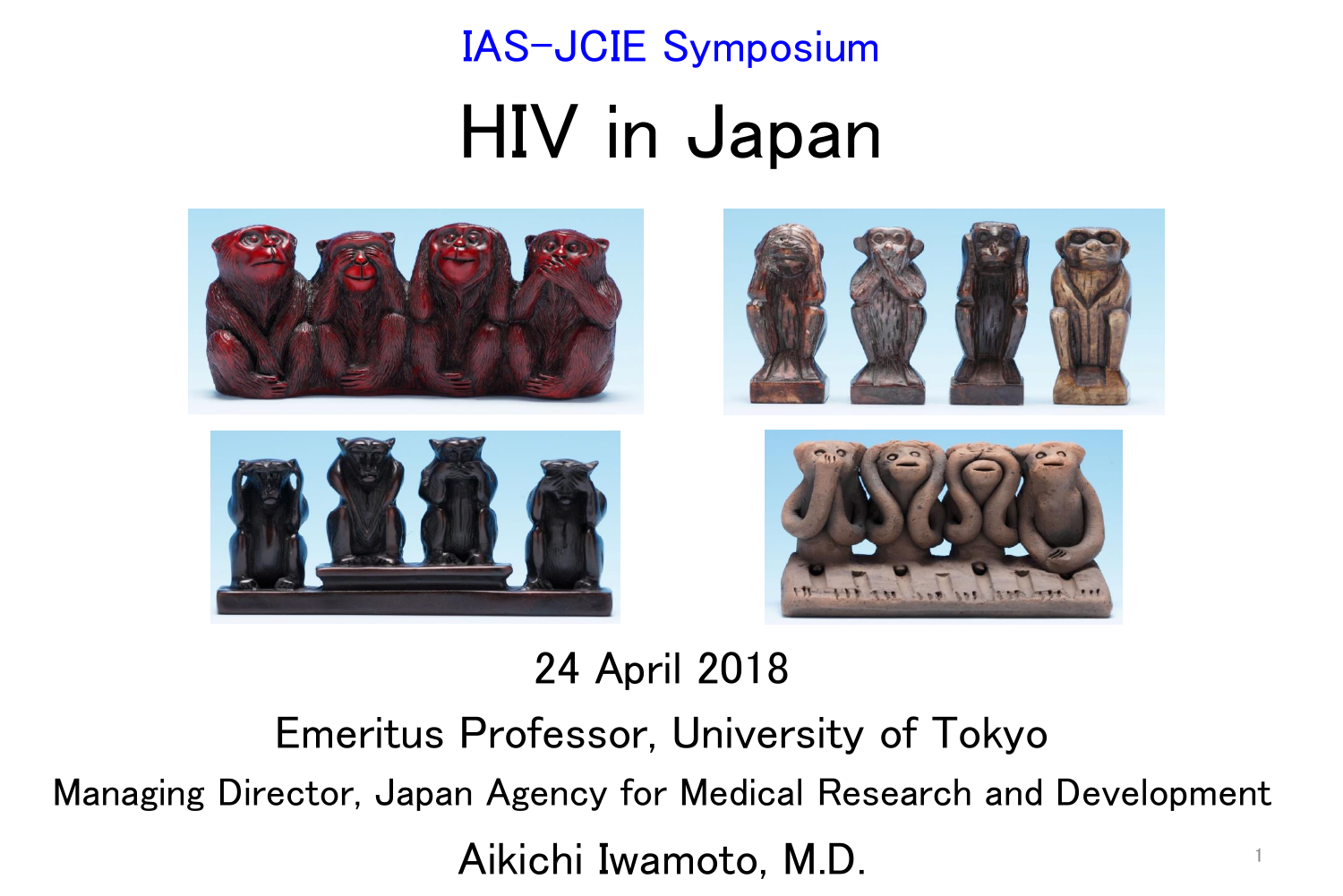# AIDS and HIV-1



#### ・1981 First case report of AIDS from Los Angeles ■1983 Discovery of HIV-1 by Françoise Barre-Sinoussi



#### Isolation of a T-Lymphotropic Retrovirus from a Patient





# it Proofe's CW

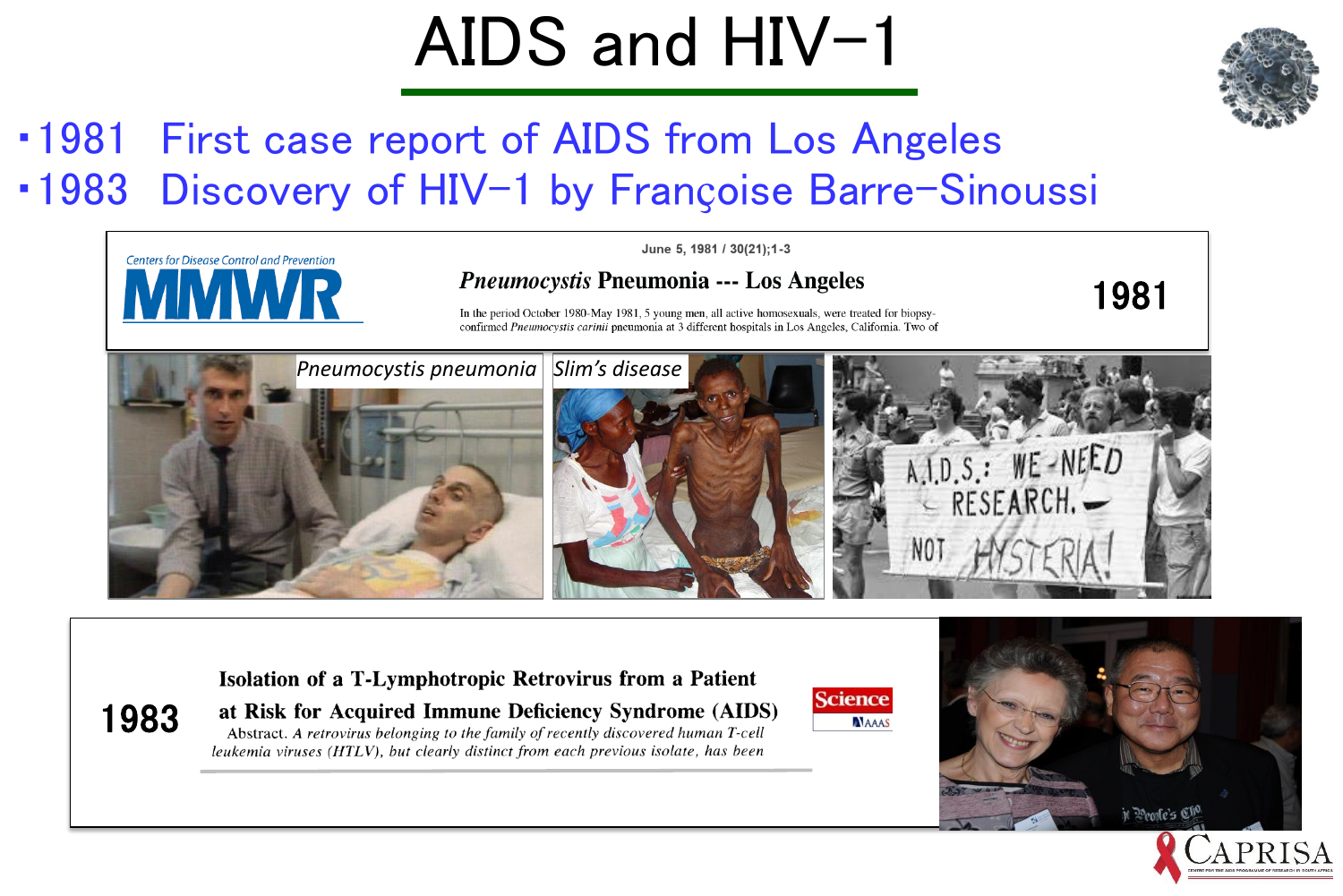

AIDS: Disease caused by CD4 depletion caused by HIV

 $1996$ ~

Improvement of prognosis by antiretroviral therapy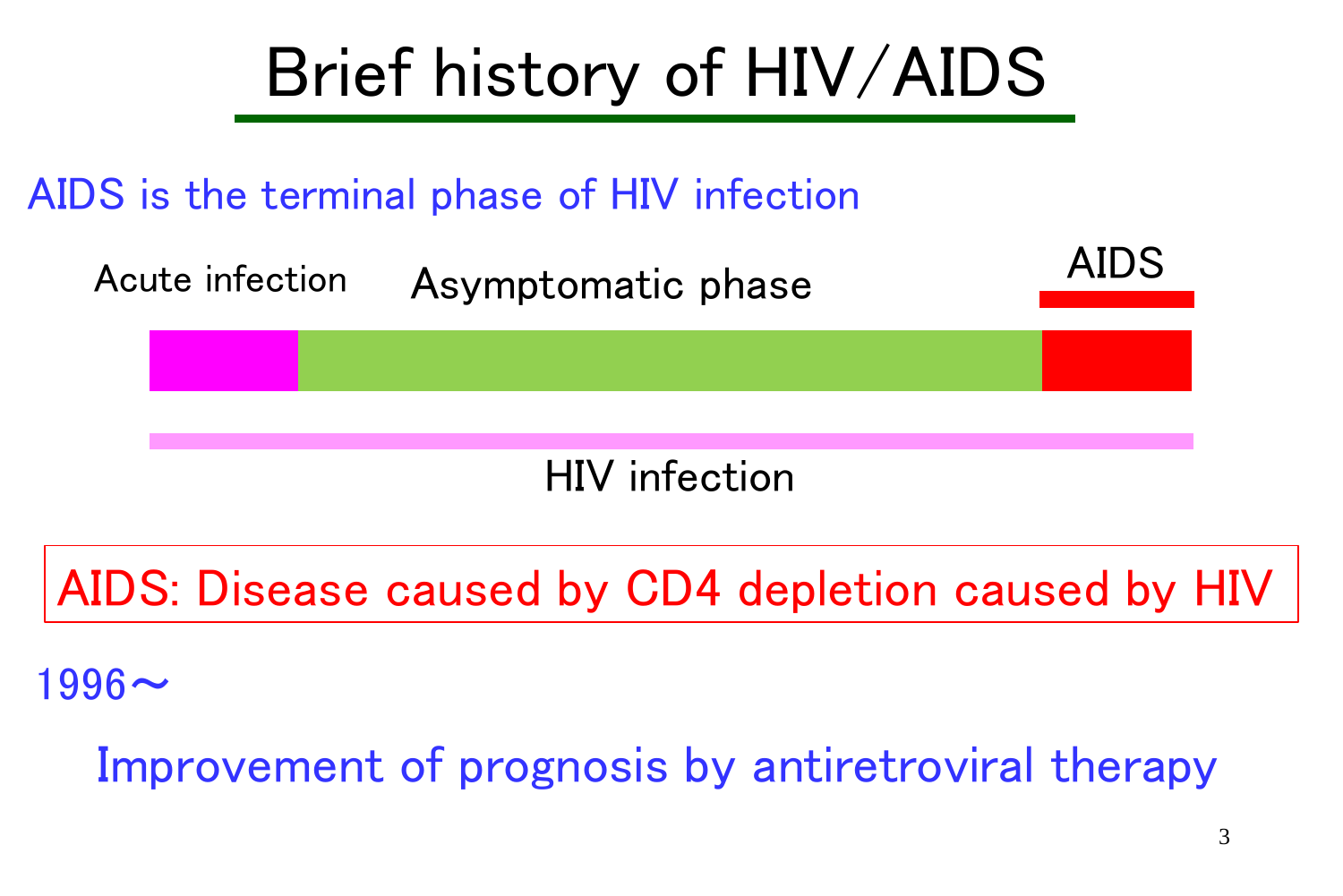## 9 leading causes of death, U.S.A. in 1987-2006 Male 25-44 y/o



Note: For comparison with data for 1999 and later years, data for 1987–1998 were modified to account for *ICD-10* rules instead of *ICD-9* rules.

**OF BEATING** 



4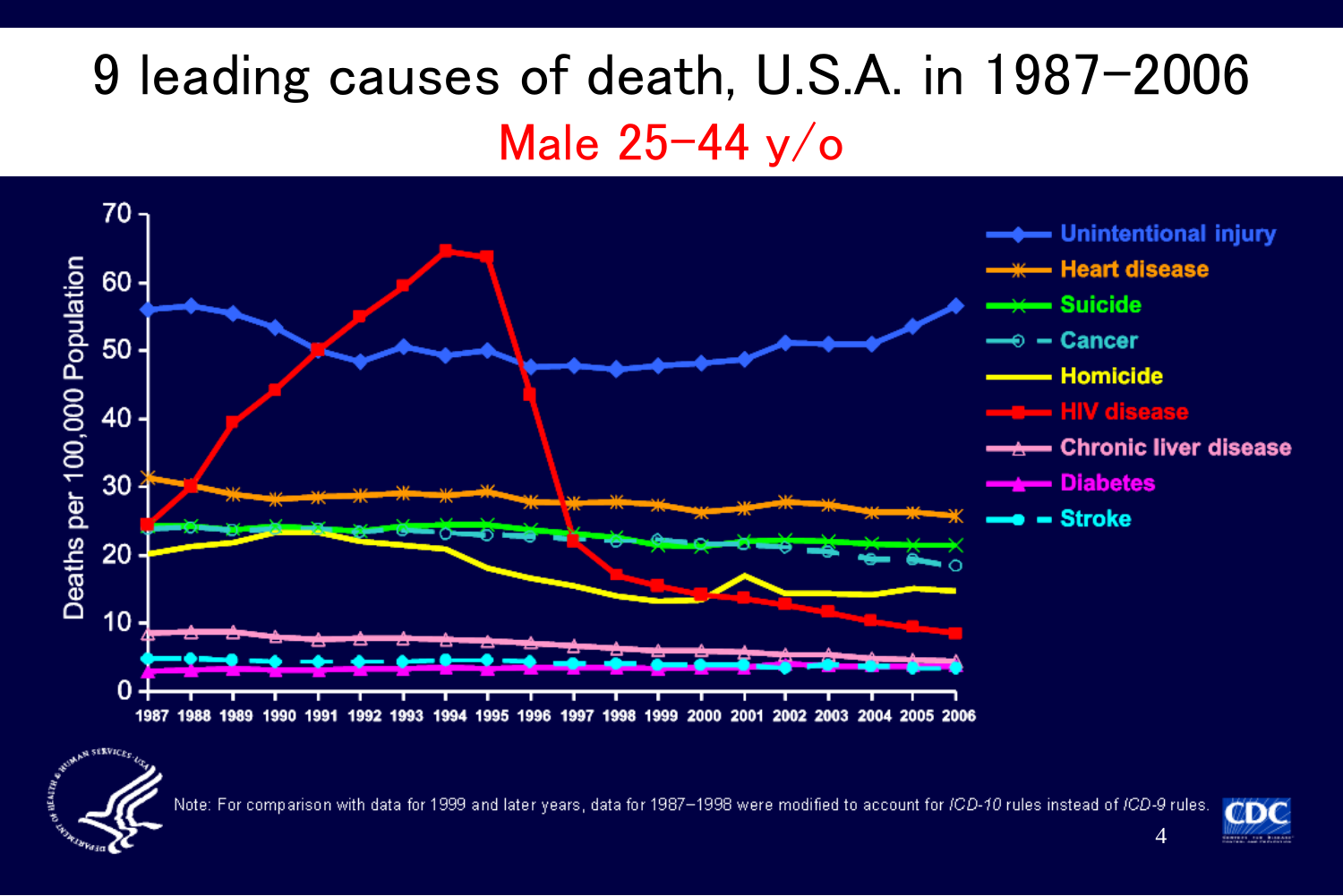#### Further improvement of antiretroviral drugs and prognosis



Age Estimated life expectancy of the people infected by HIV at 25



Denmark Cohort. Lohse N et al. Ann Intern Med 2007;146:87-95.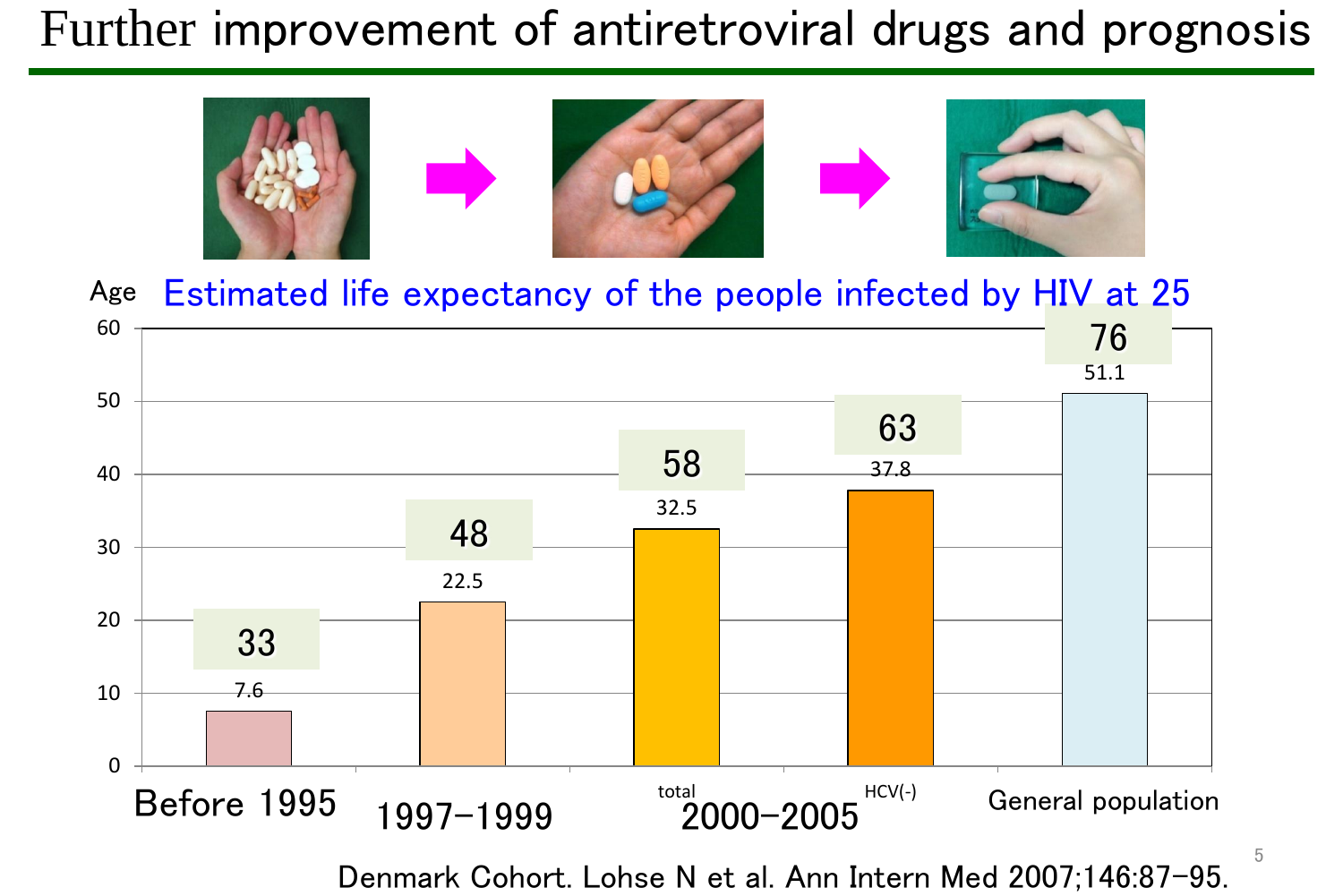

・ Early ART was associated with a 93% lower risk of linked partner infection ・ No linked infections when HIV-1 infection was stably suppressed by ART.

#### Treatment as Prevention

Cohen, MS et al., N Engl J Med 375:9, 2016.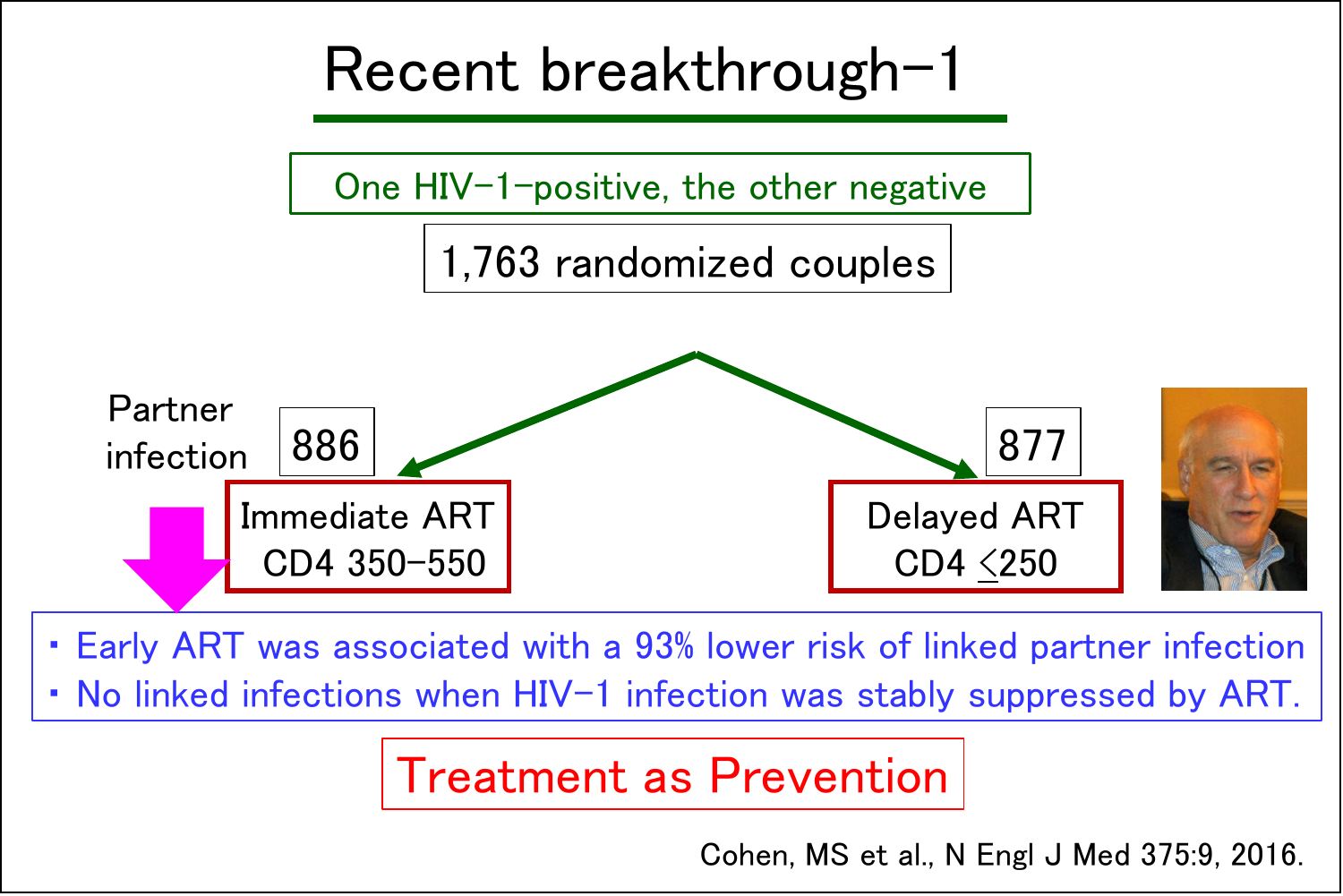

#### Benefits of the initiation of ART with CD4 > 500

Lundgren JD et al, NEJM 373:795-807, 2015.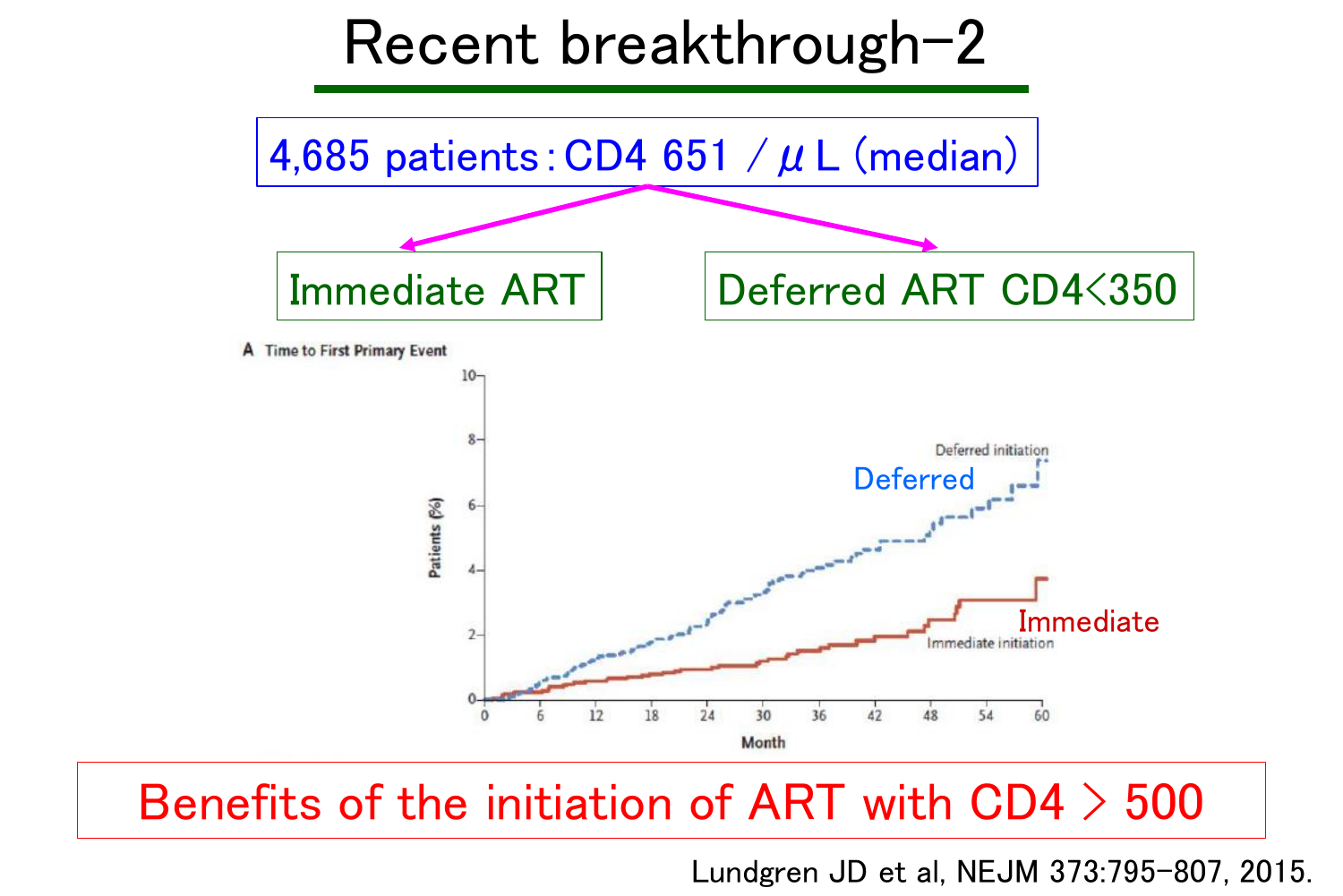#### Annual new report of HIV / AIDS in Japan



Indicates the late presenters and does not reflect the improvement of ART.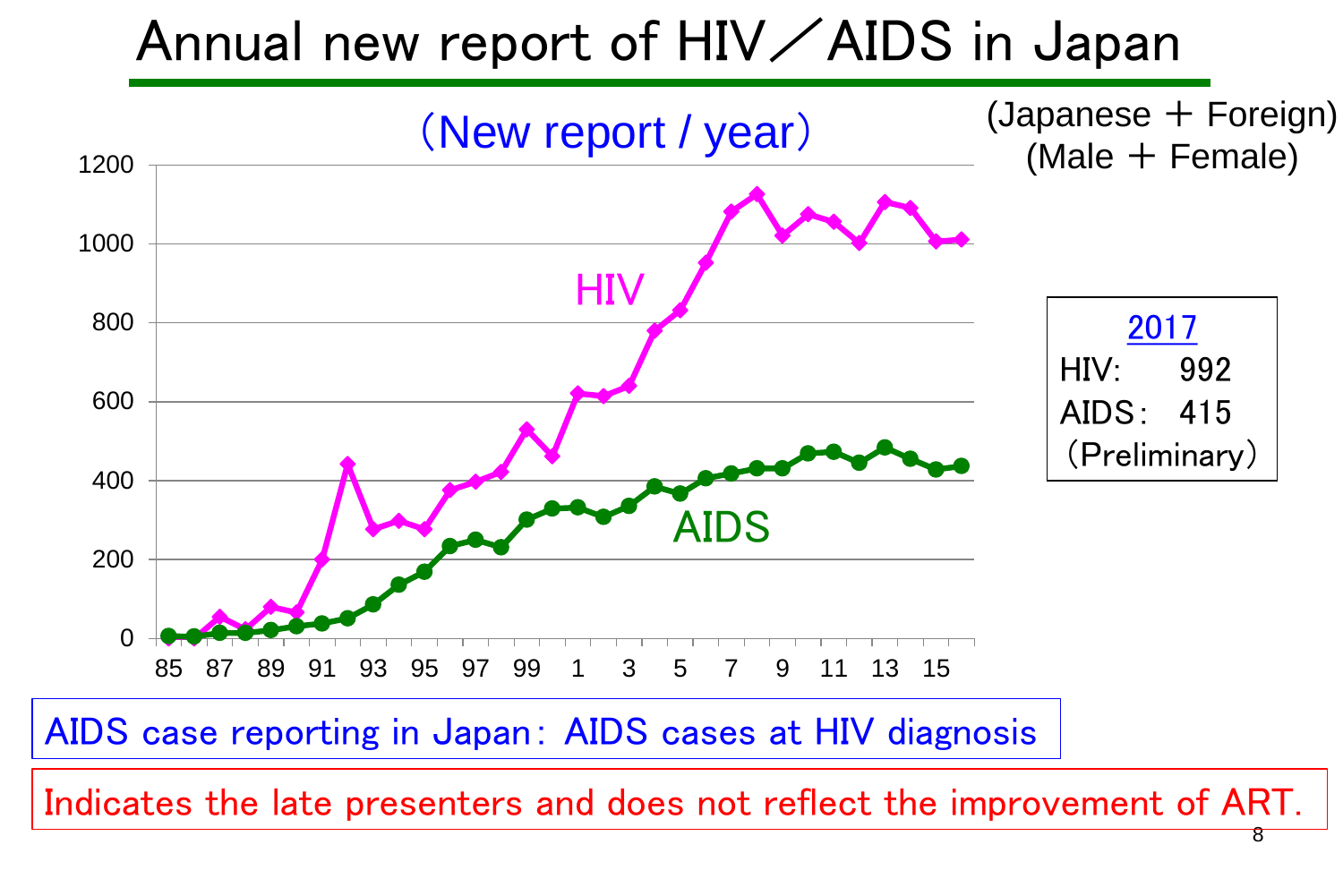#### Percent on ART at IMSUT Hospital

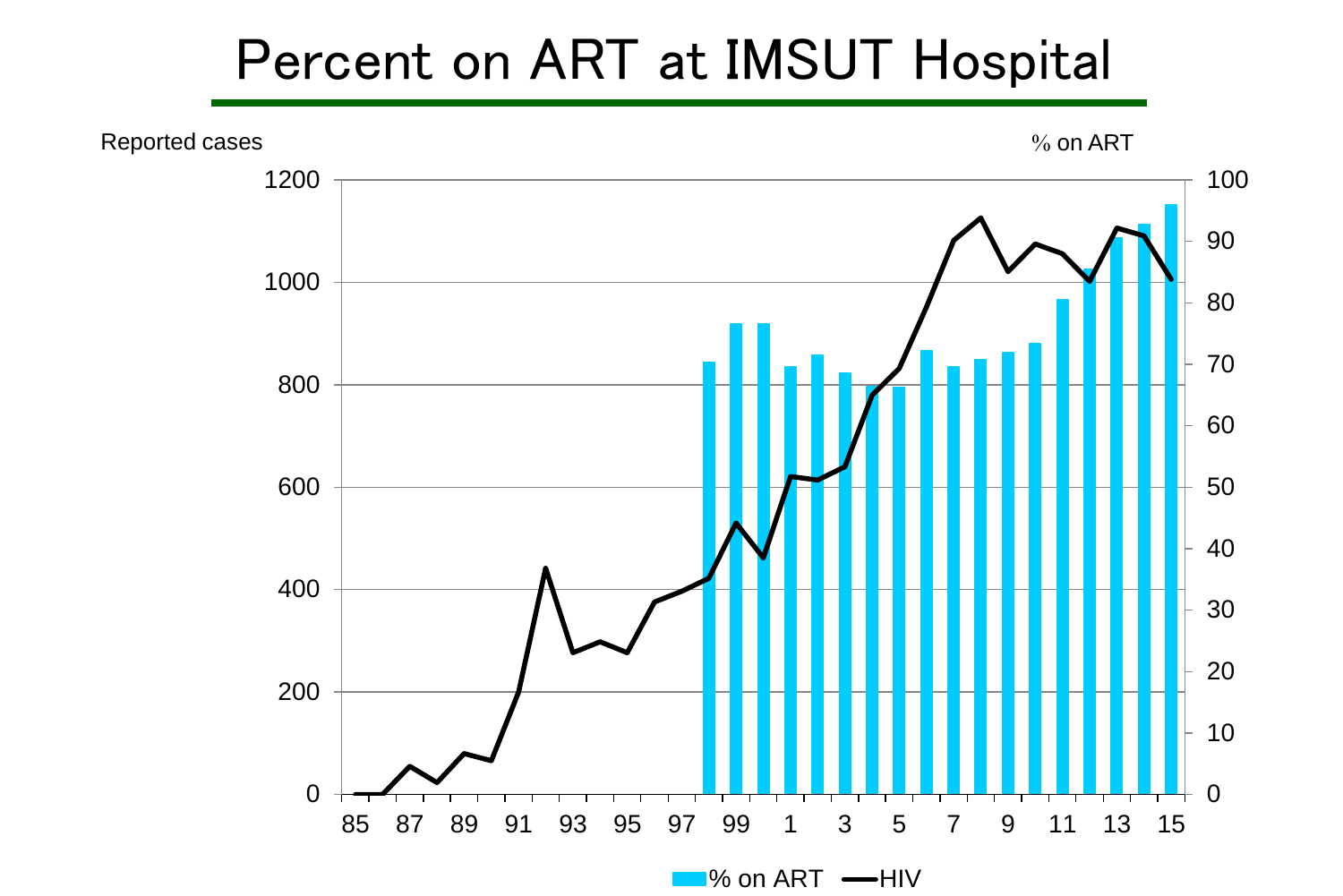#### HIV care cascade study in U.S.A.

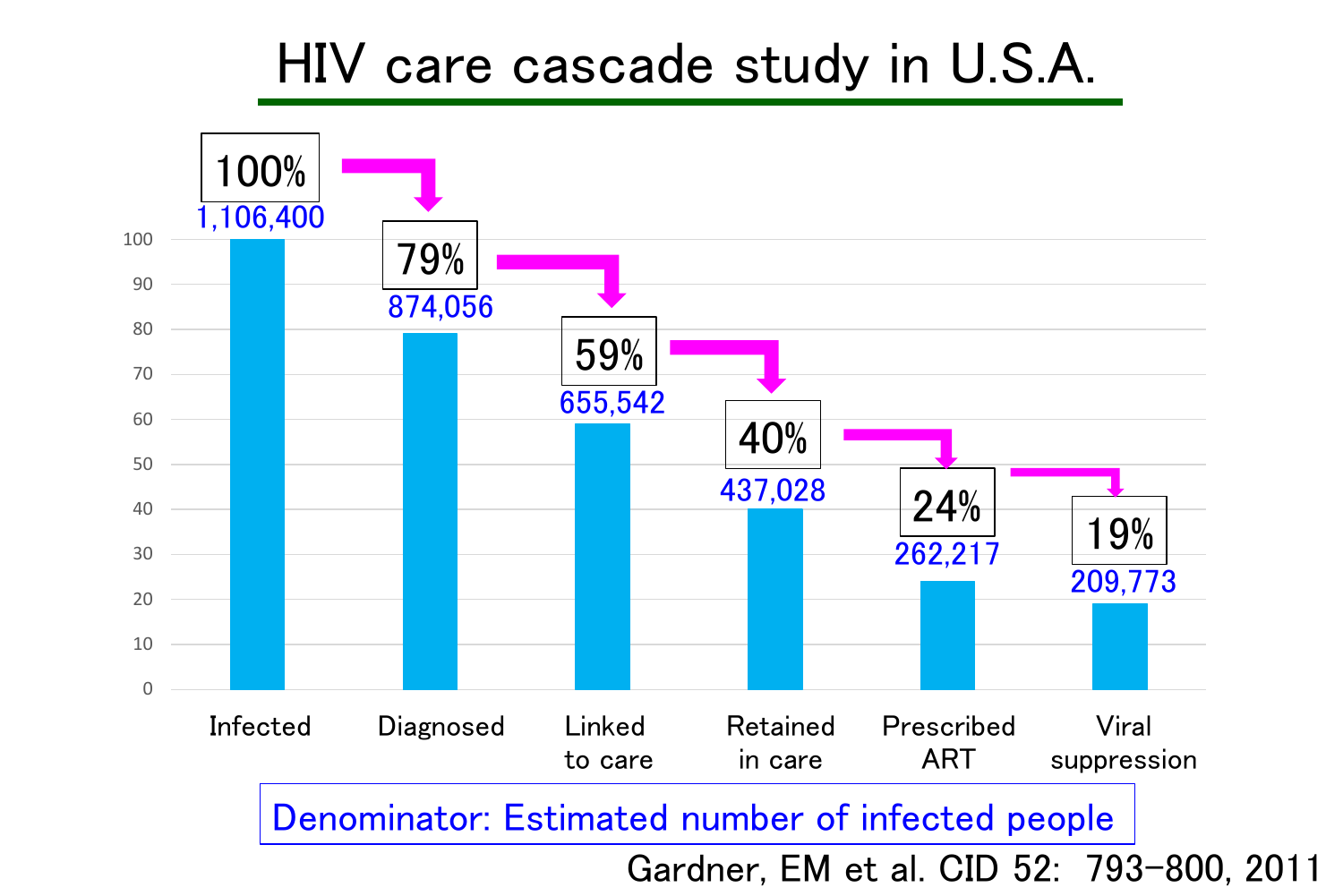#### HIV care cascade study in U.S.A.: Implications for countermeasure



Minimal improvement by 90% accomplishment of individual steps Enormous improvement of treatment success by the 90 % accomplishment of all rates of diagnosis, treatment and undetectable viral load.

<sup>11</sup> Gardner, EM et al. CID 52: 793-800, 2011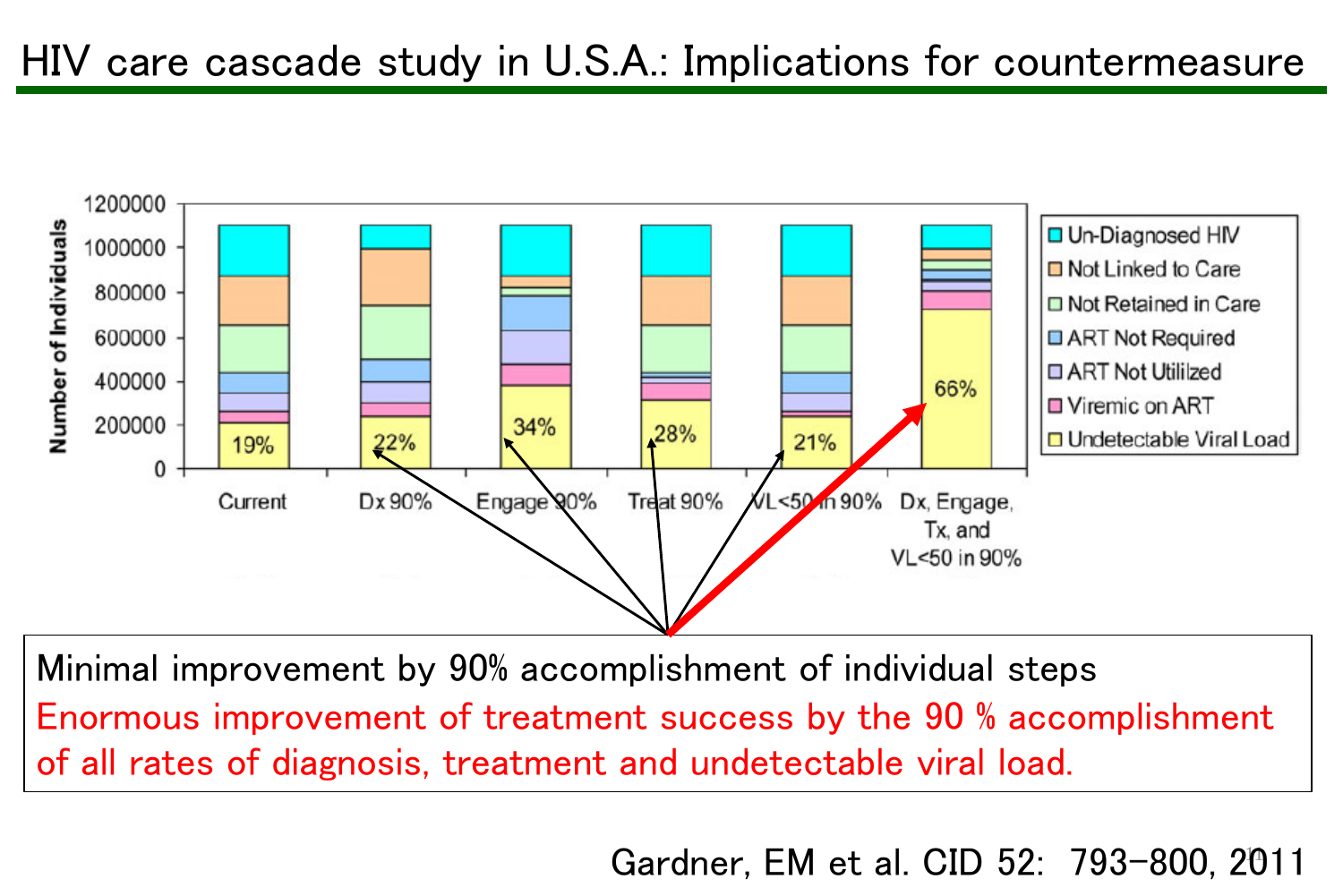### HIV cascade in Japan: Methods

#### (1) Undiagnosed HIV-positive people

- ・ Average HIV-positive numbers who donated blood for the first time in 2011-2015 to Japanese Red Cross.
- Extrapolation using the age- and sex-matched overall population on October 2015.
- (2) Diagnosed HIV-positives
	- ・ Cumulative data from the Annual AIDS Surveillance Report.
	- ・ Included the number from the Nationwide Survey on Coagulation disorders
	- ・ Subtracted the number of foreigners who left Japan based on an estimation reported previously.
	- ・ Subtracted the number of reported AIDS-related deaths.

(3) Nationwide questionnaire survey of the AIDS core hospitals

・ Health and Labour Sciences Research Grants to Y. Yokomaku.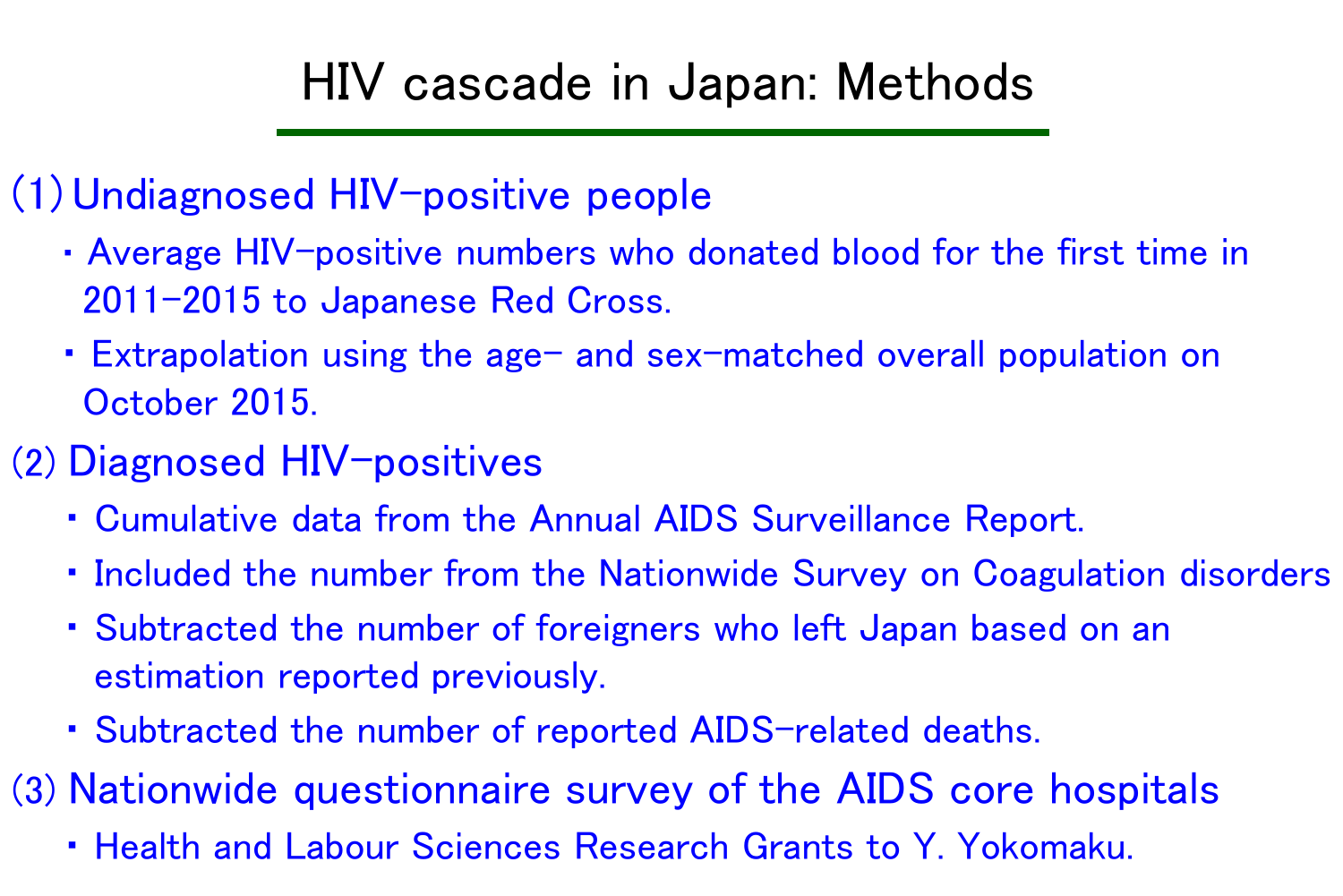#### HIV care cascade and 90-90-90 in Japan



More than 2,000 more people are attending the hospitals without reply or private clinics and are on treatment with suppressed viral load.

Iwamoto A et al, The HIV care cascade: Japanese perspectives. PLOS ONE. March 20, 2017.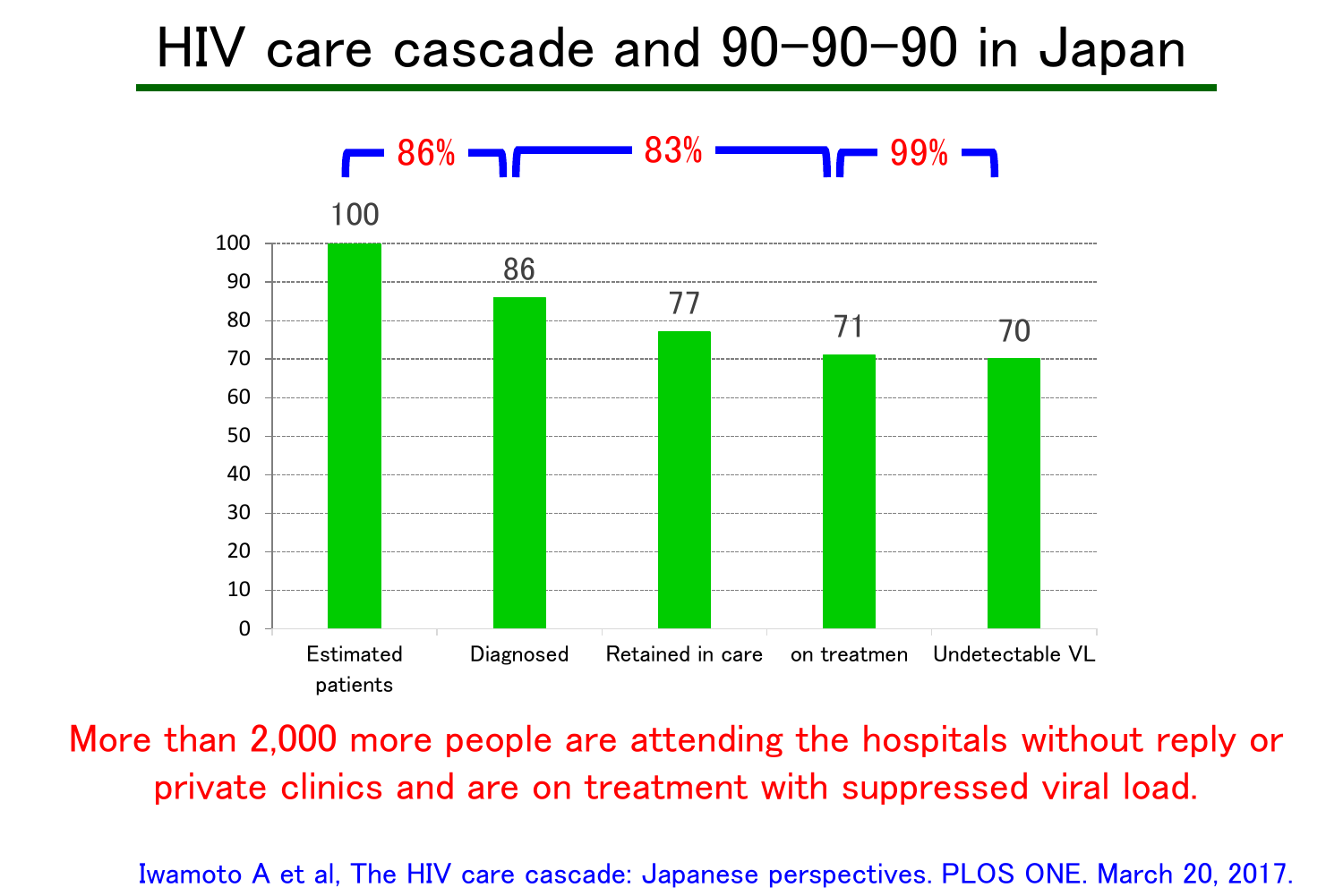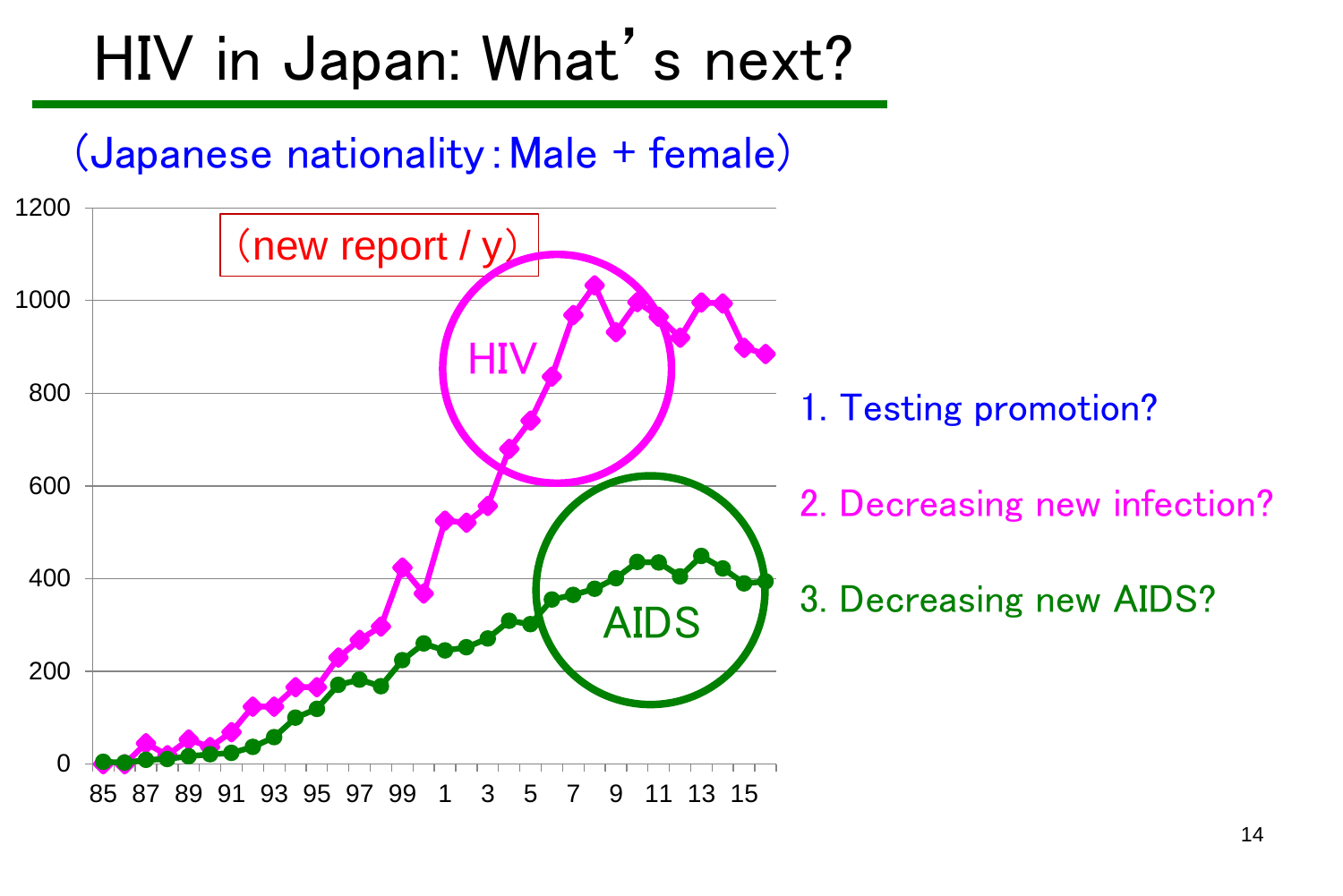#### Testing at health centers, positive numbers & positive rate  $\Omega$ 100 200 300 400 500 600  $\Omega$ 20,000 40,000 60,000 80,000 100,000 120,000 140,000 160,000 180,000 200,000 2006 2007 2008 2009 2010 2011 2012 2013 2014 2015 2016 |検査件数(保健所等) ━陽性数(実数) ━陽性率(100,000検査当) Strategic research

15 Further promotion of current testing would not be effective